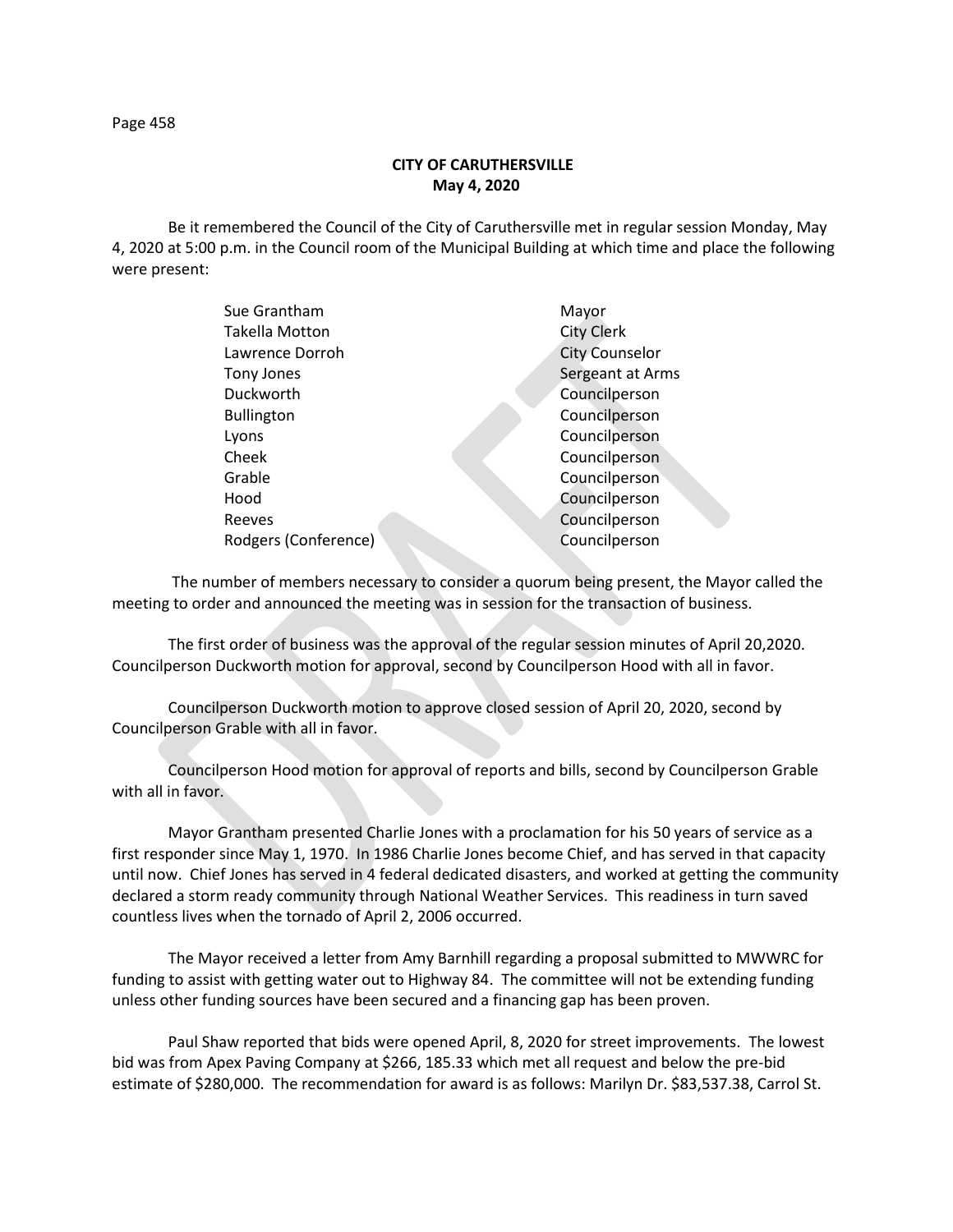\$52,944.94, West 19<sup>th</sup> St. \$44,586.00, Kelly Drive \$18,040.30, and Vest Ave. \$66,806.71. With the addition of Davis St. from 11<sup>th</sup> St. to 16<sup>th</sup> St. estimated at \$90,000. Councilperson Bullington motion for approval of the project to be taken out of Sales Tax Capital Improvement. Councilperson Grable second the motion which resulted in the following vote:

| Duckworth | Yes | <b>Bullington</b> | Yes |
|-----------|-----|-------------------|-----|
| Lyons     | Yes | Cheek             | Yes |
| Grable    | Yes | Hood              | Yes |
| Reeves    | Yes |                   |     |

Police report; Chief Tony Jones reported that the department would be installing speed bumps rather than putting up more stop signs to curtail speeding. The department will let it be known where they will be installing the speed bumps, and they're also planning on getting officers certified for speeding tickets.

Humane report; Karol Wilcox submitted information that the Shelter intake was 62 animals, and 11 in foster care with 73 being in attendance.

Fire report; Chief Charlie Jones reported that there hadn't being any fire calls in two weeks. The Missouri Department of Public Safety as of date data for COVID 19 is as follows: 358 deaths, 8,754 tested positive, 40 cases in Pemiscot County, 19 active, 4 hospitalized, and 3 deaths. Chief Jones expressed the importance of social distancing as being ordered by Governor Parson.

Chief Jones recommendation for appointments to the Caruthersville Fire Department as firefighters are as follows: Lynn Moss/Assistant Chief, Kevin Curtis/Captain, Randy Guest/First Lieutenant, Jerry Hudgens/Second Lieutenant, Charlie Jones/Engineer, Jim Lyons/Engineer, James Rushing/Engineer, Kevin Curtis/Engineer, Ron Warren/Firefighter II, Tony Smith/Firefighter II, Ricky Floyd/Firefighter II, Terry Rushing/Firefighter II, Tina Cook/Firefighter II, Paul Shaw/Firefighter II, Troy Meales/Firefighter I, Jess Cagle/Firefighter, Terry Privett/Firefighter, Michael Coleman/Firefighter, B. T. Merideth/Firefighter, Thomas Guest/Firefighter, Brian Shelton/Firefighter, Jerry Hudgens, Jr./Firefighter, Ross Pilcher/Firefighter, Jimmy Lyons/Firefighter. Councilperson Duckworth motion for approval, second by Councilperson Bullington, which resulted in the following vote:

| Duckworth | Yes     | <b>Bullington</b> | Yes |
|-----------|---------|-------------------|-----|
| Lyons     | Abstain | Cheek             | Yes |
| Grable    | Yes     | Hood              | Yes |
| Reeves    | Yes     |                   |     |

Public Works; Pau Shaw reported that the lift station by Sullivans had been hit by a vehicle. The damage to replace a portion of the panel is \$13,000 not including installation.

Code Enforcement; Barry Gilmore reported that the building on  $6<sup>th</sup>$  and Ward outside wall was torn down for safety prevention. Danny Howell aided with the assessment; any further demolition is unknown. There have been 103 notices sent out, and Mr. Gilmore is looking at tearing down another house on 3<sup>rd</sup> and Eastwood, with two more coming soon. He's also looking at getting rid of six trailers; two have been taken care of.